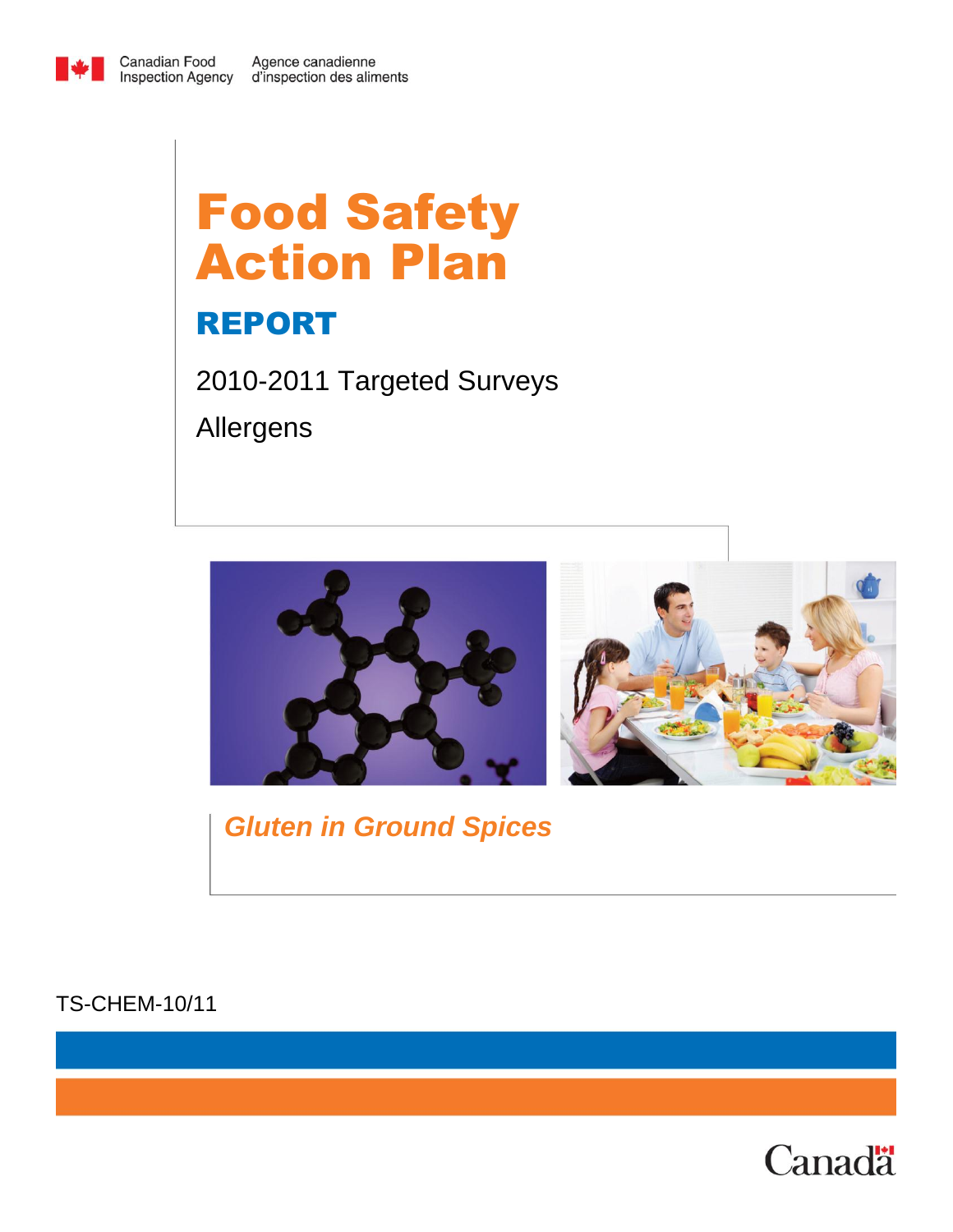| 1.        |                                     |  |  |
|-----------|-------------------------------------|--|--|
|           | 1.1.<br>1.2.<br>1.3.                |  |  |
| 2.        |                                     |  |  |
|           | 2.1<br>2.2.<br>2.3.<br>2.4.<br>2.5. |  |  |
| <b>3.</b> |                                     |  |  |
|           | 3.1.                                |  |  |
|           |                                     |  |  |
| 5.        |                                     |  |  |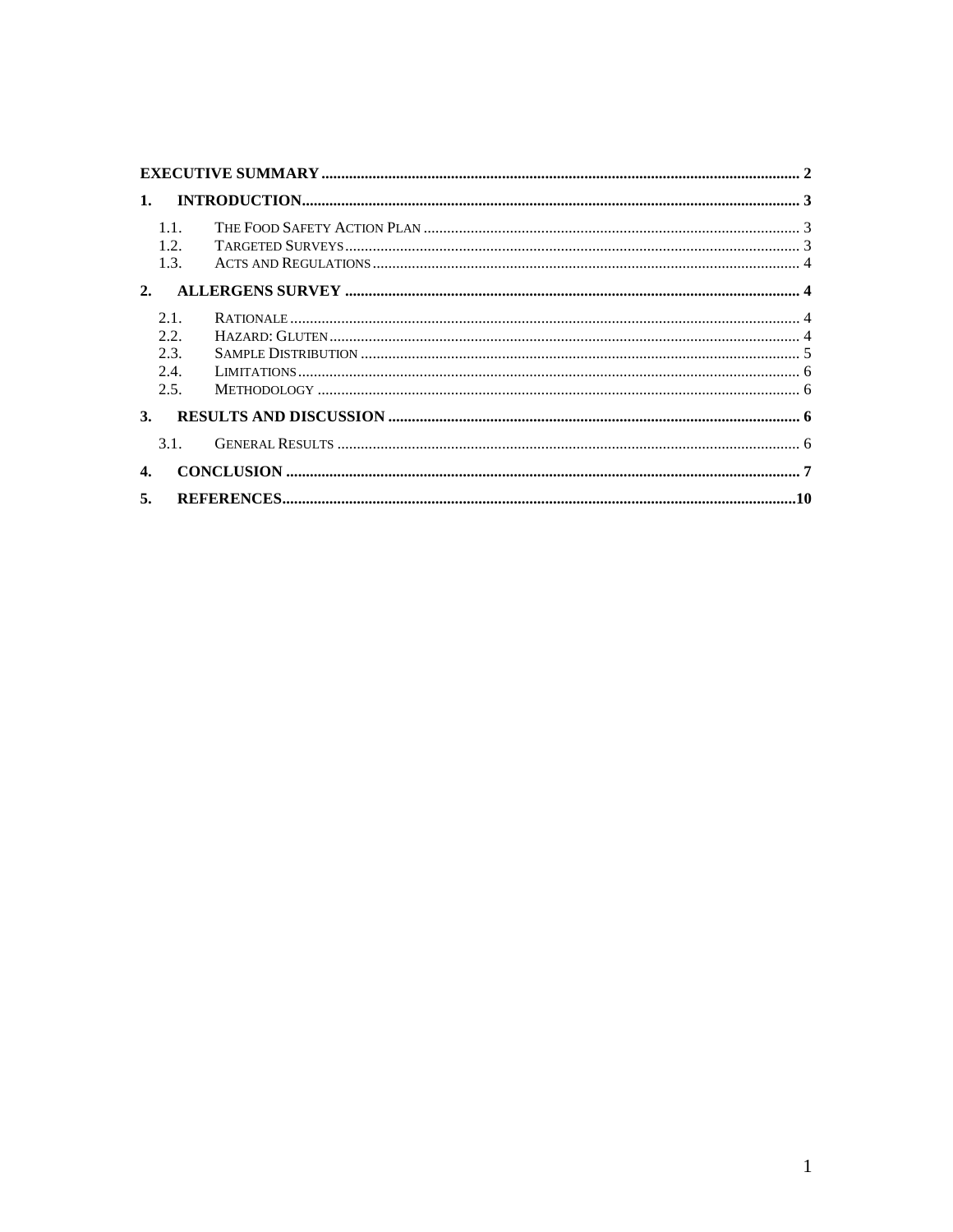### <span id="page-2-0"></span>**Executive Summary**

The Food Safety Action Plan (FSAP) aims to modernize and enhance Canada's food safety system. As part of the FSAP enhanced surveillance initiative, targeted surveys are used to evaluate various foods for specific hazards.

Ground spices are common in Canadian households. The range of spices in Canada has increased because of the introduction of a wide variety of multi-cultural foods to the population.

The main objective of the gluten in ground spices survey was:

- To obtain baseline information regarding the presence and levels of gluten in ground spices.
- To identify potential food safety concerns relating to gluten in ground spices.

A total of 268 ground spices, consisting of a single spice, were sampled and analyzed for the presence of gluten. The ground spices sampled are regulated under the Food and Drug Act and Regulations and are not permitted to contain any other ingredient. If a source of gluten is added, such as flour, this may pose a health risk to individuals with celiac disease or gluten sensitivity.

Of the 268 samples analyzed, 63 samples (24%) contained detectable levels of gluten ranging from 5 ppm to 20,000 ppm. The majority, 62, of these samples had a level of gluten that would not pose a risk to a sensitive individual. One sample of mace was determined to be in violation of the *Food and Drugs Act* and *Regulations* and was recalled.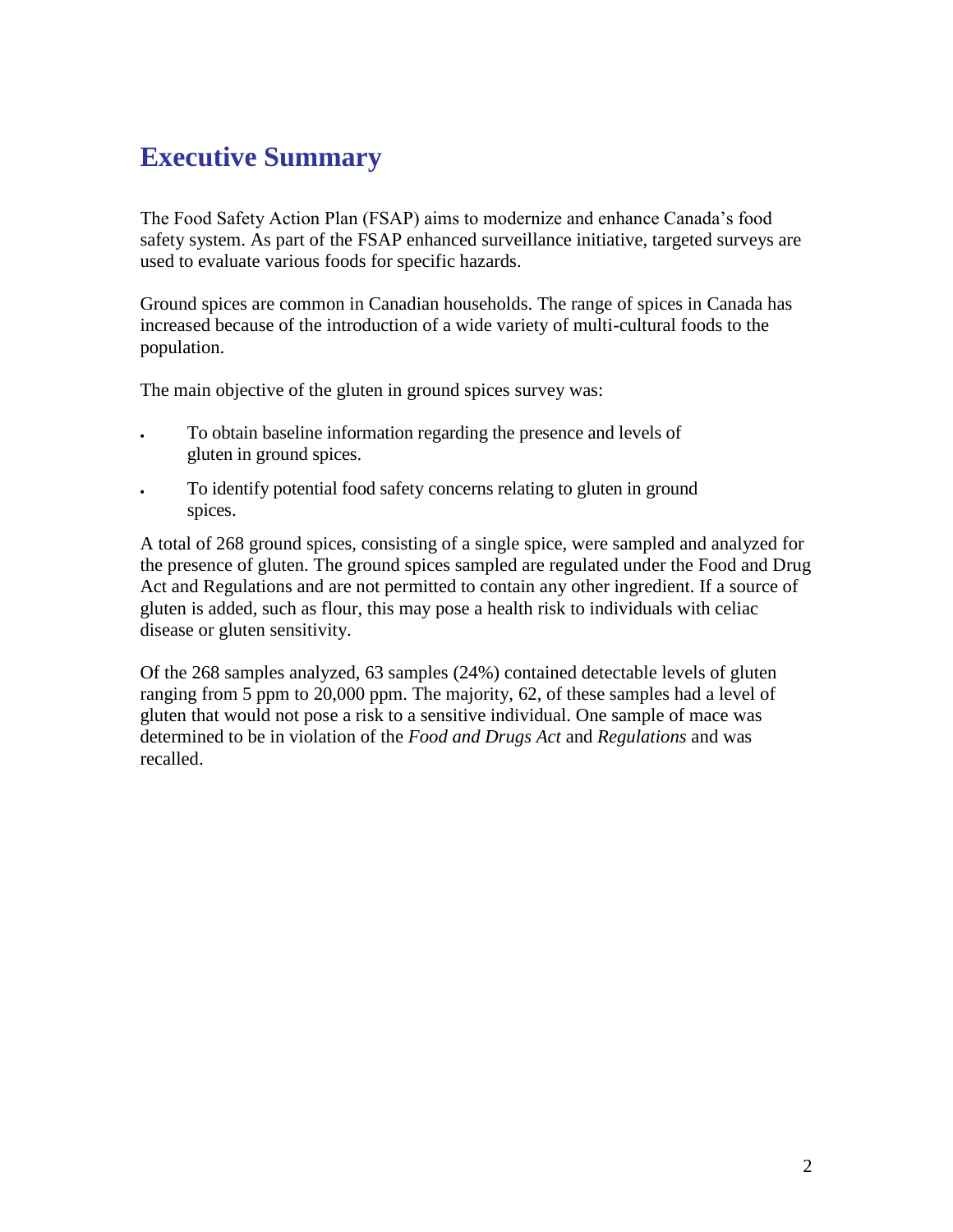## <span id="page-3-1"></span><span id="page-3-0"></span>**1. Introduction**

#### **1.1. The Food Safety Action Plan**

In 2007 the Canadian Government launched a five year initiative in response to a growing number of product recalls and concerns about food safety. This initiative, called the Food and Consumer Safety Action Plan (FSCAP), aims to modernize and strengthen the food safety regulatory system. The FSCAP initiative unites multiple partners in ensuring safe food for Canadians.

The CFIA's Food Safety Action Plan (FSAP) is one element of the Government's broader FSCAP initiative. The goal of FSAP is to identify risks in the food supply, limit the possibility that these risks occur, improve import and domestic food controls and identify food importers and manufacturers. FSAP also looks to verify that the food industry is actively applying preventative measures protect the safety of the Canadian food supply.

Within FSAP, there are twelve main areas of activity, one of which is risk mapping and baseline surveillance. The main objective of this area is to better identify, assess and prioritize potential food safety hazards through risk mapping, information gathering and testing foods from the Canadian marketplace. Targeted surveys are one tool that is used to test for the presence and level of a particular hazard in specific foods. Targeted surveys are largely directed towards the 70% of domestic and imported foods that are covered exclusively by the *Food and Drugs Act*, and are generally referred to as non-federally registered commodities.

#### <span id="page-3-2"></span>**1.2. Targeted Surveys**

Targeted surveys are used to test various foods for specific hazards and are meant to complement the CFIA's regular programs and inspection activities. The surveys are designed to answer specific questions about hazards in food. Generally, they test for the occurrence and magnitude of defined hazards in targeted foods, often with the testing focusing on a specific segment of the population (i.e., consumers with an allergy or intolerance).

This targeted survey focused on determining if gluten is present in ground spices consisting of a single spice. Pre-packaged single ground spices are not permitted to contain other ingredients. Spices can be intentionally adulterated with flour, which contains gluten, to increase economic gain. They may also contain gluten through cross contamination, for example, if the spices are packaged using equipment that also packages product containing flour that has not been thoroughly cleaned. It is expected that single ground spices do not contain gluten, the unexpected presence of gluten may pose a health risk for sensitive individuals.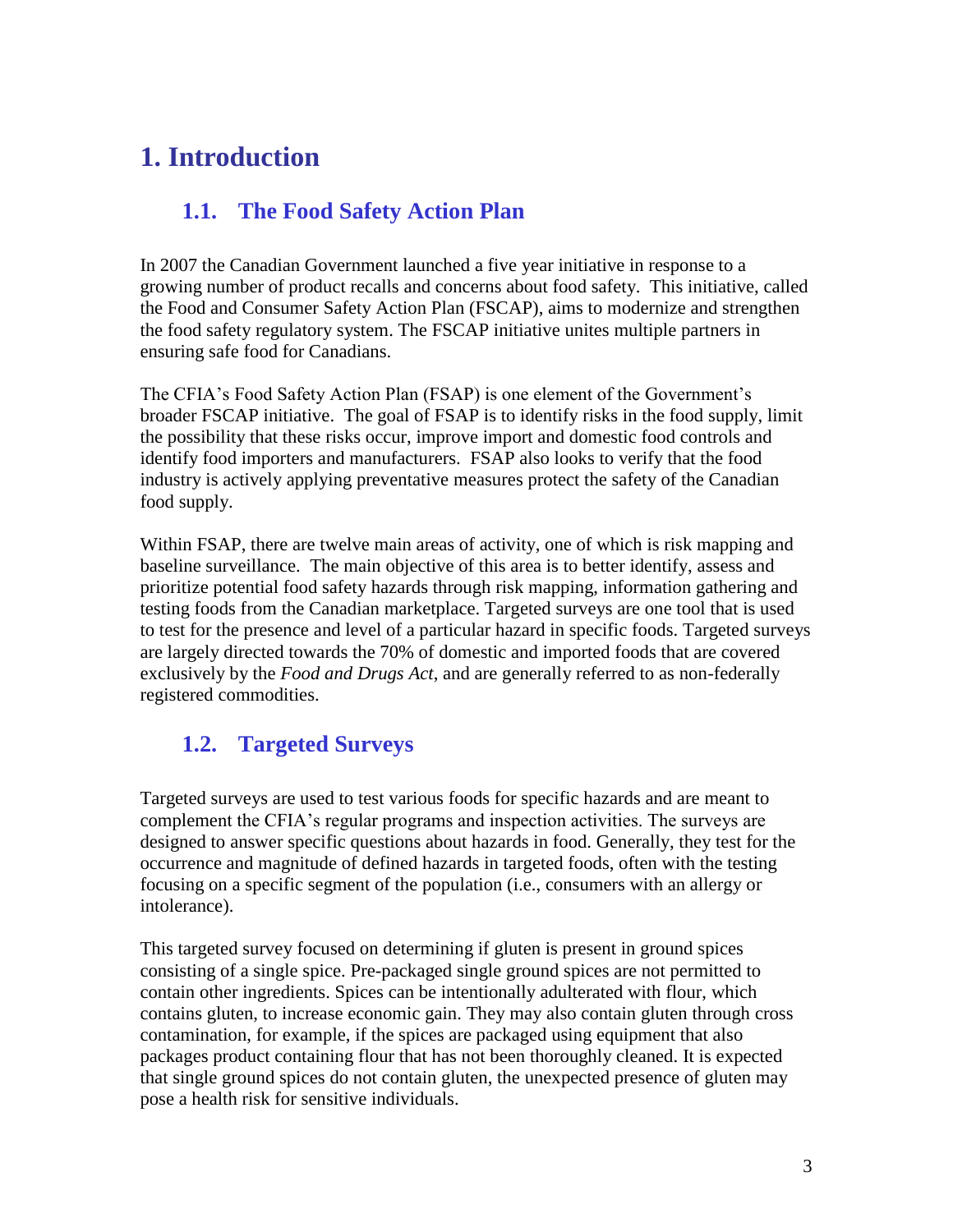This survey aims to gather baseline information to determine if gluten is present in ground spices. The information gathered will assess the compliance of these products with Canadian regulations and will provide an indication if follow up with industry is required.

#### <span id="page-4-0"></span>**1.3. Acts and Regulations**

<span id="page-4-1"></span>The *Food and Drug Act* (FDA) is the legal authority that governs the sale of food in Canada. The *Canadian Food Inspection Agency Act* stipulates that the CFIA is responsible for enforcing restrictions on the production, sale, composition and content of foods and food products as outlined in the *Food and Drugs Act* and the *Food and Drugs Regulations* (FDA and FDR).

Spices sold as a pre-packaged single ground spice are not permitted to contain other ingredients as per Division 7 of the FDR. If a spice contains gluten it may pose a health risk to sensitive individuals and also be contrary to Subsection 5(1) of the FDA. These products may therefore be subject to regulatory measures taken by the CFIA.

# <span id="page-4-2"></span>**2. Allergens Survey**

#### **2.1. Rationale**

Single ground spices are not expected to contain any other ingredients, the presence of gluten may represent poor manufacturing practices or commercial dilution of the spice. The presence of gluten in a single ground spice is not a health concern for the majority of Canadians, however, consumption of gluten may contribute to immediate and chronic health issues for those individuals with celiac disease or gluten sensitivity.

The main objective of this survey is to obtain baseline information regarding the presence and levels of gluten in pre-packaged single ground spices. The information gathered will provide an indication of potential food safety concerns relating to the presence of gluten in ground spices.

#### <span id="page-4-6"></span><span id="page-4-5"></span><span id="page-4-4"></span><span id="page-4-3"></span>**2.2. Hazard: Gluten**

Celiac disease is a digestive disease, in which the consumption of gluten (a protein in wheat, rye and barley) leads to damage of the small intestine which in turn results in the inability to absorb nutrients from food consumed.<sup>1, 2</sup> Symptoms of celiac disease can vary and may include anaemia, diarrhoea, weight loss, fatigue, irritability, cramps and bloating[.](#page-4-4)<sup>3</sup> Gluten sensitivity is the term used for individuals who react to gluten in their diet but do not have celiac disease.<sup>3</sup> Symptoms of gluten sensitivity may include abdominal pain, headaches and fatigue.[3](#page-4-4) Celiac disease affects approximately 1% of the population and impacts all age groups. 4, 5, 6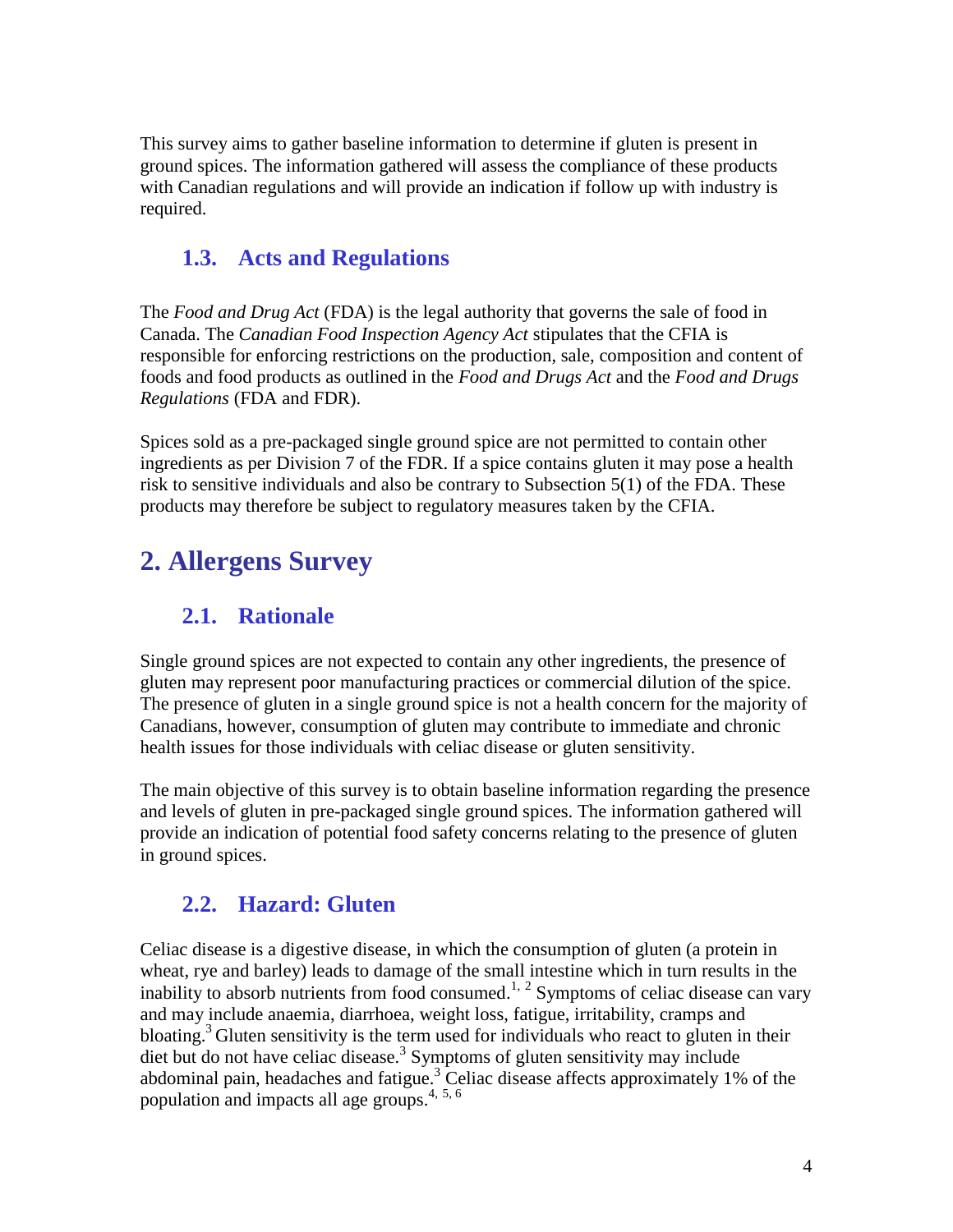Individuals with celiac disease and gluten sensitivity should avoid all foods containing gluten including wheat, barley, rye and their cross-bred hybrids (e.g., triticale).<sup>[2,](#page-4-5)[4](#page-4-6)</sup> There is no cure for celiac disease or gluten sensitivity, and the most important strategy for a person with celiac disease or gluten sensitivity, or a person choosing food for an individual with celiac disease or gluten sensitivity, is avoidance of gluten.

#### **2.3. Sample Distribution**

<span id="page-5-0"></span>This survey targeted a variety of ground spices including: allspice, anise, black pepper, cardamom, cayenne, cinnamon, clove, coriander, cumin, fenugreek, ginger, mace, marjoram, mustard, nutmeg, oregano, paprika, sage, thyme, turmeric and white pepper. Mixed and whole spices were not a part of this survey. Samples were collected based on availability in 2010 from major retail stores as well as smaller and ethnic retailers. No specific brands were targeted. A total of 268 samples were collected. The distribution of samples by type is listed in Table 1. The mace samples included 2 that were taken from the same lot; these samples are considered one sample to avoid the result being counted twice in the analysis.

| Sample Type        | Domestic       | Imported       | <b>Grand Total</b> |
|--------------------|----------------|----------------|--------------------|
| Allspice           | $\overline{2}$ | 10             | 12                 |
| Anise              |                | 3              | 3                  |
| Black pepper       |                | 15             | 15                 |
| Cardamom           | 1              | 12             | 13                 |
| Cayenne            |                | 15             | 15                 |
| Cinnamon           | 5              | 9              | 14                 |
| Clove              | 1              | 21             | 22                 |
| Coriander          | $\overline{4}$ | $\overline{3}$ | $\overline{7}$     |
| Cumin              |                | 15             | 15                 |
| Fenugreek          |                | 10             | 10                 |
| Ginger             |                | 15             | 15                 |
| Mace               |                | 12             | 12                 |
| Marjoram           | $\overline{2}$ | 12             | 14                 |
| Mustard            | $\overline{3}$ | 7              | 10                 |
| Nutmeg             |                | 15             | 15                 |
| Oregano            |                | 3              | 3                  |
| Paprika            | 3              | 12             | 15                 |
| Sage               |                | 15             | 15                 |
| Thyme              |                | 15             | 15                 |
| Turmeric           |                | 15             | 15                 |
| White pepper       | $\overline{2}$ | 12             | 14                 |
| <b>Grand Total</b> | 23             | 245            | 268                |

Table 1. Sample Distribution by Type and Imported or Domestic\*

\* Domestic products may be processed (ex. ground) and/or packaged in Canada from imported ingredients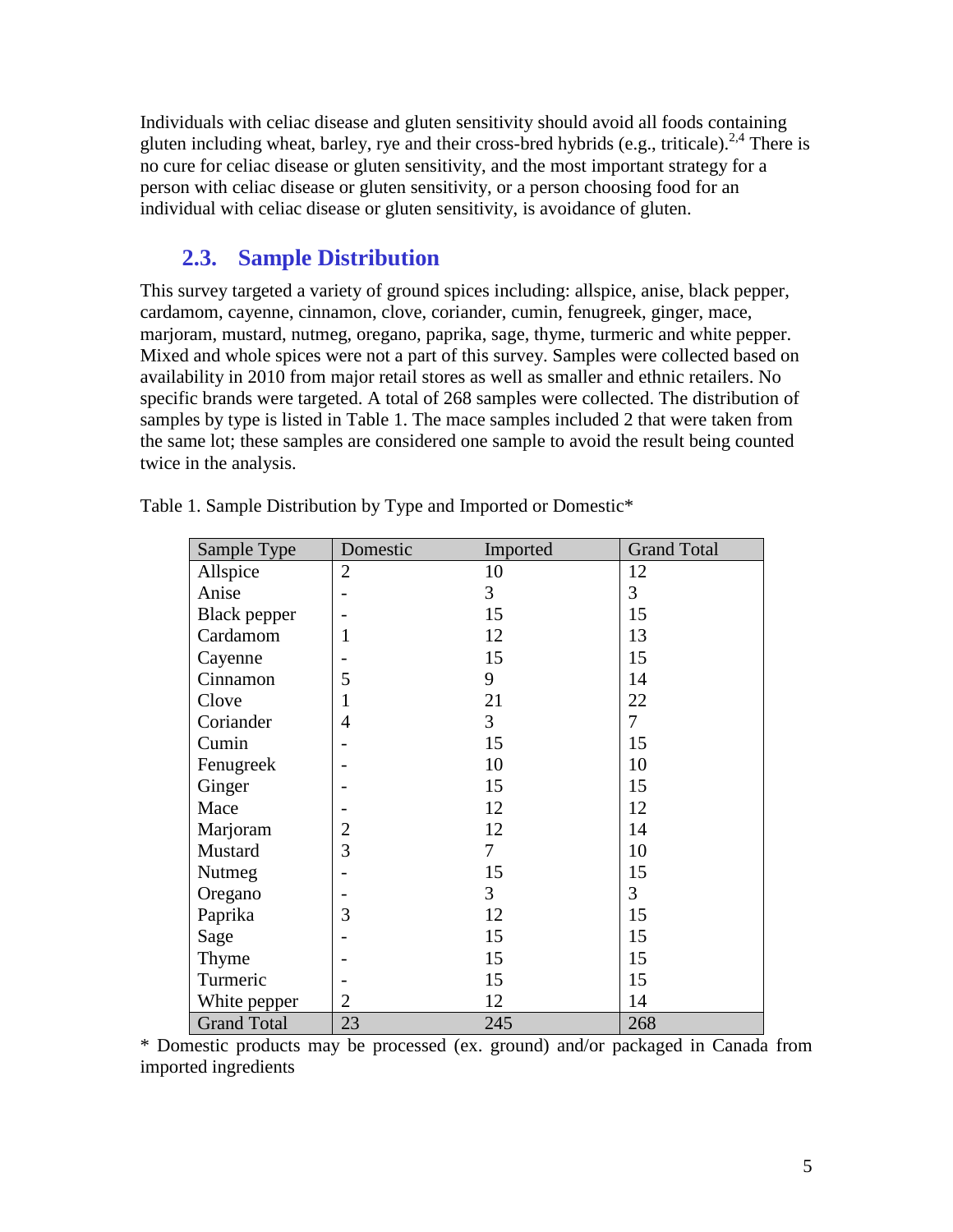#### **2.4. Limitations**

<span id="page-6-0"></span>A total of 268 samples of ground spices were collected and analysed in 2010-2011. Samples were all purchased in various retail chains across Canada. Between 3 and 22 samples of each spice were collected, this is a small number of samples size for each spice represented in this survey. The data collected from this survey is meant to provide a snapshot of the targeted commodity and has the potential to highlight problem areas that warrant further investigation.

#### <span id="page-6-1"></span>**2.5. Methodology**

Samples were analyzed by an accredited third party laboratory. Third party laboratories are accredited to ISO/IEC 17025, General Requirements for the Competence of Testing and Calibration Laboratories (or its replacement by the Standards Council of Canada (SCC).

The samples were tested for the presence of gluten proteins using Ridascreen Gliadin, this method has a reporting limit of 5 parts per million (ppm) soluble protein.

# <span id="page-6-3"></span><span id="page-6-2"></span>**3. Results and Discussion**

#### **3.1. General Results**

A total of 268 ground spices were analysed for the presence of gluten. The distribution of positive samples can be found in Table 2, with further details in Appendix I. Of the 268 samples analysed, 63 had detectable levels of gluten (24%). Of the 23 domestic samples analyzed 5 (22%) had detectable levels of gluten and 58 (24%) of the 245 imported samples had detectable levels of gluten.

Gluten is not permitted in single pre-packaged ground spices. It is therefore expected that single ground spices do not contain gluten; the unexpected presence of gluten may pose a health risk for sensitive individuals. A number of factors are considered when determining if a food poses a health risk. The amount of the hazard, in this case gluten, that a person would ingest during a typical meal is a primary consideration. For single ground spices a serving size is relatively small at approximately  $0.5 \text{ g.}^7$ 

It was determined, in consultation with Health Canada, that 62 (97%) of the spices with detectable levels of gluten did not pose a risk to sensitive individuals. One sample of mace was determined to be in violation of the FDA and FDR. This product was recalled.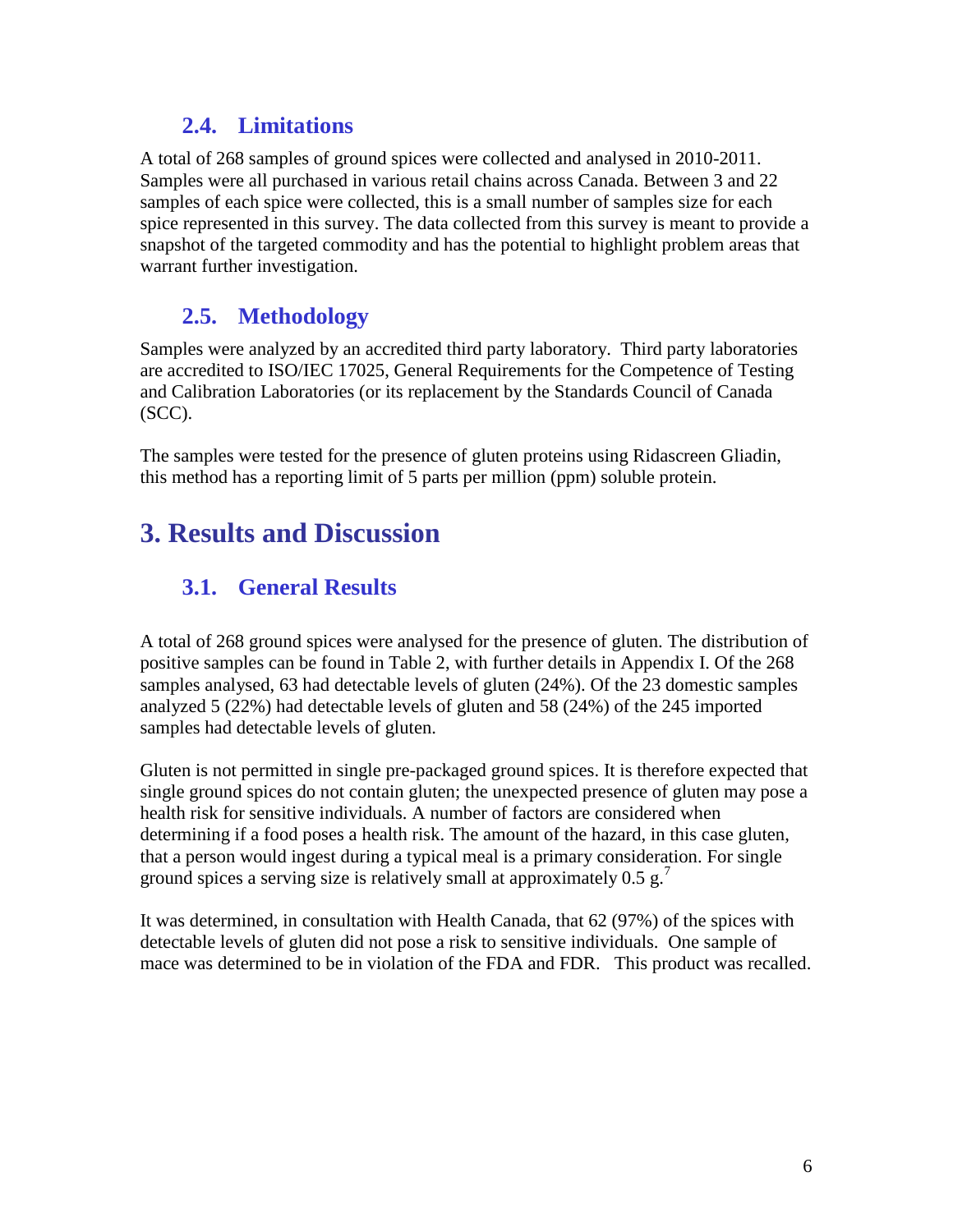| Sample Type         | Number of        | Domestic         | Imported       |
|---------------------|------------------|------------------|----------------|
|                     | positive samples |                  |                |
| Allspice            | $\overline{0}$   | $\overline{0}$   | $\theta$       |
| Anise               | $\overline{2}$   | 0                | 2              |
| <b>Black</b> pepper | $\mathbf{1}$     | 0                |                |
| Cardamom            | $\overline{2}$   | 0                | $\overline{2}$ |
| Cayenne             | 1                | 0                |                |
| Cinnamon            | $\overline{0}$   | 0                | 0              |
| Clove               | 6                |                  | 5              |
| Coriander           | 7                | 4                | 3              |
| Cumin               | 8                | 0                | 8              |
| Fenugreek           | 6                | 0                | 6              |
| Ginger              | $\overline{2}$   | 0                | $\overline{2}$ |
| Mace                | 3                | 0                | 3              |
| Marjoram            | 1                | 0                |                |
| Mustard             | 1                | 0                |                |
| Nutmeg              | $\boldsymbol{0}$ | 0                | 0              |
| Oregano             | 1                | 0                |                |
| Paprika             | $\overline{0}$   | 0                | 0              |
| Sage                | 10               | 0                | 10             |
| Thyme               | 11               | 0                | 11             |
| Tumeric             | $\overline{0}$   | 0                | 0              |
| White pepper        | 1                | $\boldsymbol{0}$ |                |
| <b>Grand Total</b>  | 63               | 5                | 58             |

Table 2: Distribution of Samples Contaminated with Gluten

# <span id="page-7-0"></span>**4. Conclusion**

Of the 268 samples analyzed for gluten, 63 contained levels above 5 ppm. The majority, 62, of the results were determined to pose no risk to sensitive individuals. One sample of mace was determined to be in violation of the FDA and FDR. This product was recalled. The compliance rate for this survey was >99%.

This survey was limited in the number of samples tested, however, it met the objective of gathering baseline information on the occurrence of non-permitted gluten in spices. The survey provides evidence that low levels of gluten may be found in ground spices. It is not permitted to add gluten sources to a pre-packaged single ground spice. It is the responsibility of the manufacturer or imported to ensure that GMPs are in place to avoid the cross contamination of ground spices with gluten.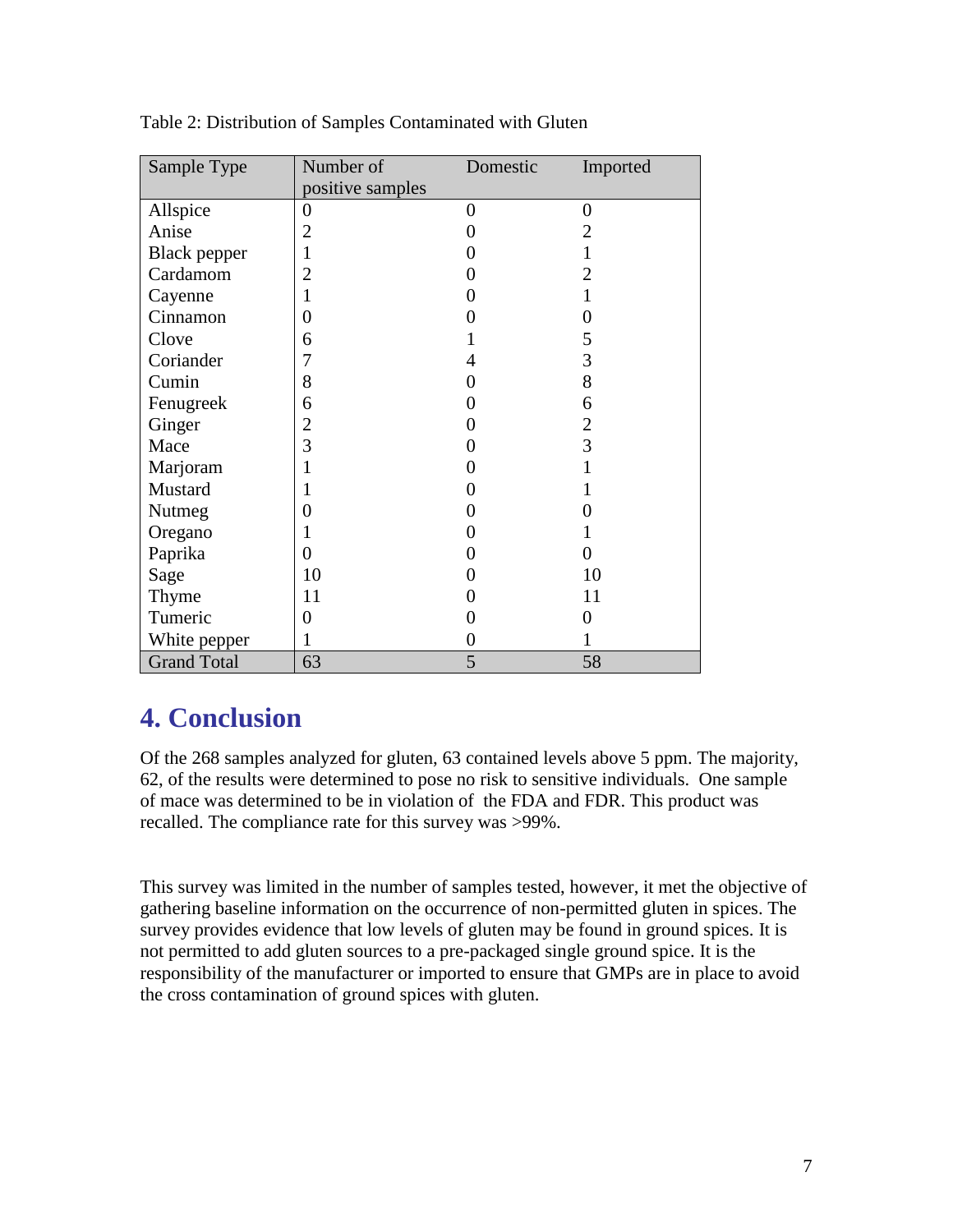| Appendix I                                |  |
|-------------------------------------------|--|
| Sample Type and Amount of Gluten Detected |  |

| Sample Type         | Domestic/Imported | Gluten (ppm) |
|---------------------|-------------------|--------------|
| Anise               | Import            | 9.3          |
| Anise               | Import            | 15           |
| <b>Black pepper</b> | Import            | 9.1          |
| Cardamom            | Import            | 5.7          |
| Cardamom            | Import            | 11           |
| Cayenne             | Import            | 10           |
| Clove               | Import            | 10           |
| Clove               | Domestic          | 14           |
| Clove               | Import            | 24           |
| Clove               | Import            | 57           |
| Clove               | Import            | 73           |
| Clove               | Import            | 590          |
| Coriander           | Domestic          | 7.8          |
| Coriander           | Import            | 11           |
| Coriander           | Import            | 14           |
| Coriander           | Domestic          | 33           |
| Coriander           | Import            | 38           |
| Coriander           | Domestic          | 150          |
| Coriander           | Domestic          | 260          |
| Cumin               | Import            | 18           |
| Cumin               | Import            | 31           |
| Cumin               | Import            | 31           |
| Cumin               | Import            | 32           |
| Cumin               |                   | 33           |
| Cumin               | Import<br>Import  | 37           |
| Cumin               | Import            | 38           |
| Cumin               |                   | 49           |
|                     | Import            |              |
| Fenugreek           | Import            | 8.6          |
| Fenugreek           | Import            | 13           |
| Fenugreek           | Import            | 14           |
| Fenugreek           | Import            | 18           |
| Fenugreek           | Import            | 20           |
| Fenugreek           | Import            | 39           |
| Ginger              | Import            | 5            |
| Ginger              | Import            | 11           |
| Mace                | Import            | 8.3          |
| Mace                | Import            | 83           |
| Mace                | Import            | 3000-20000   |
| Marjoram            | Import            | 6.7          |
| Mustard             | Import            | 5.2          |
| Oregano             | Import            | 5.7          |
| Sage                | Import            | 5.3          |
| Sage                | Import            | 5.4          |
| Sage                | Import            | 5.4          |
| Sage                | Import            | 6.6          |
| Sage                | Import            | 6.7          |
| Sage                | Import            | 8.1          |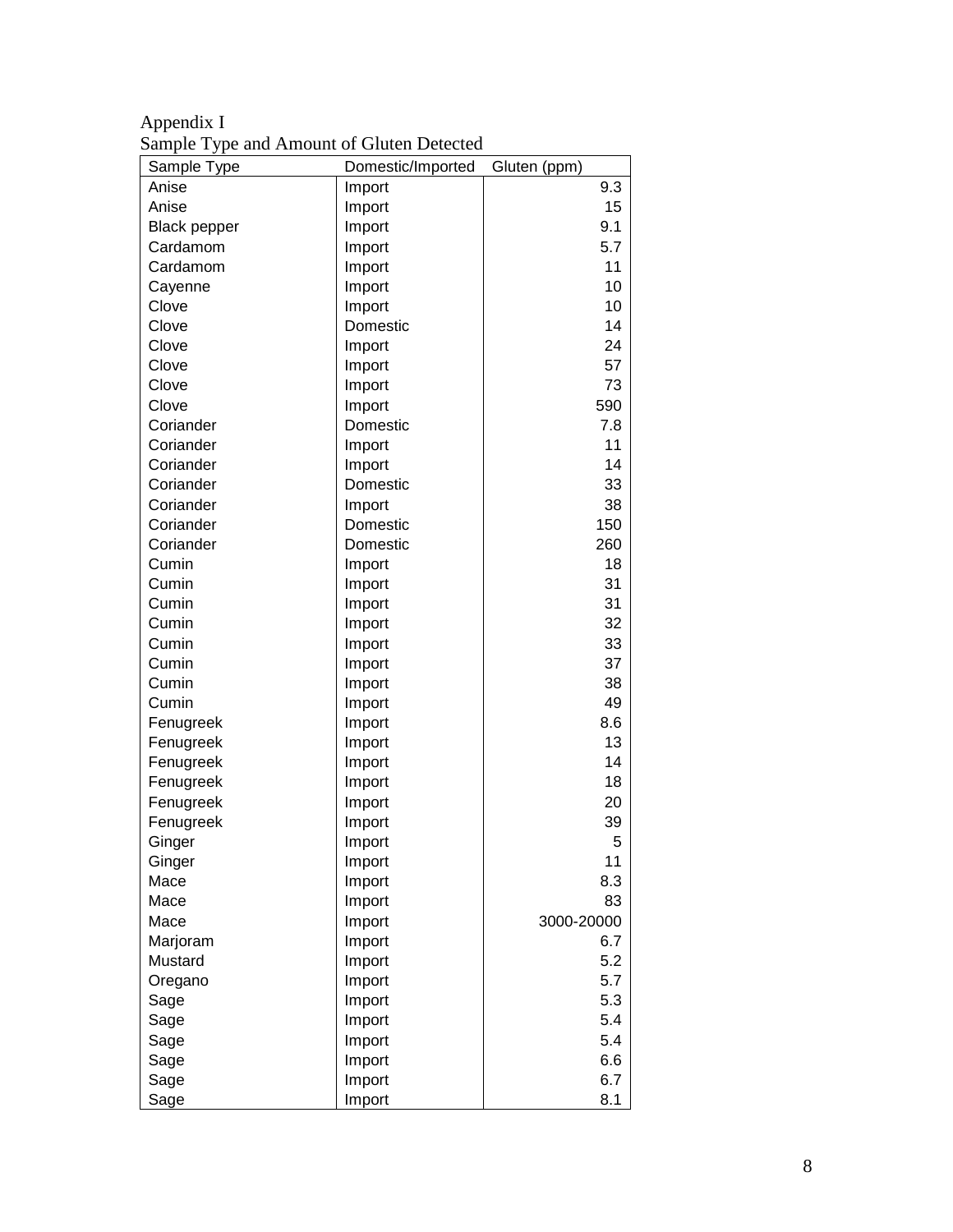| Sample Type  | Domestic/Imported | Gluten (ppm) |
|--------------|-------------------|--------------|
| Sage         | Import            | 14           |
| Sage         | Import            | 17           |
| Sage         | Import            | 21           |
| Thyme        | Import            | 5.3          |
| Thyme        | Import            | 5.6          |
| Thyme        | Import            | 10           |
| Thyme        | Import            | 10           |
| Thyme        | Import            | 12           |
| Thyme        | Import            | 14           |
| Thyme        | Import            | 19           |
| Thyme        | Import            | 20           |
| Thyme        | Import            | 21           |
| Thyme        | Import            | 24           |
| Thyme        | Import            | 26           |
| White pepper | Import            | 32           |